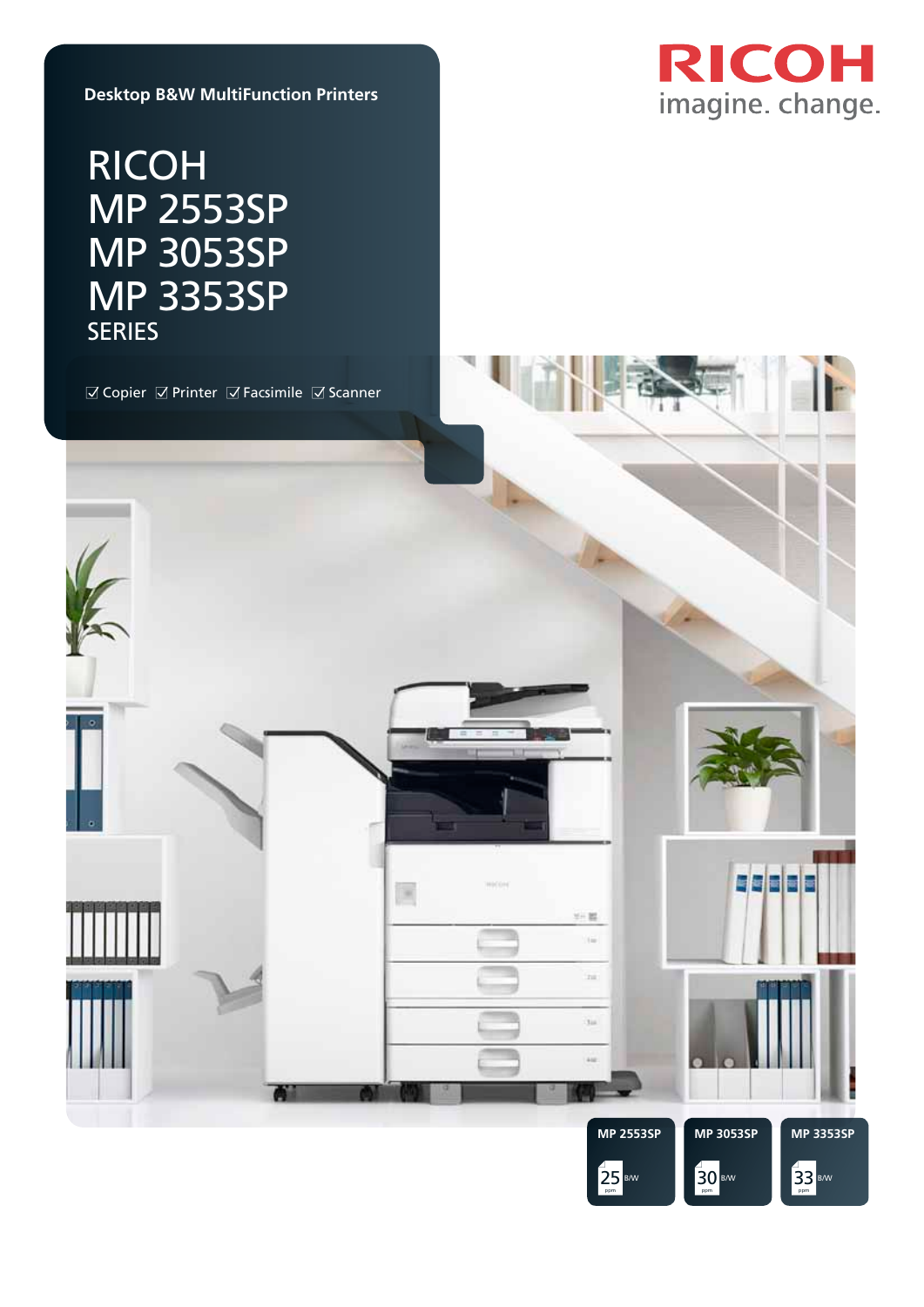# **Eco-friendly and compact black & white MFDs**

Increasing your office productivity while simultaneously reducing your environmental impact may appear to be a paradox, but the MP 2553SP/MP 3053SP/MP 3353SP enable you to meet both objectives. These A3 black-and-white multifunction devices incorporate Ricoh's latest controller to give you features to transform your productivity. These include Searchable PDF, ID Card Copy and extensive scan/fax capabilities. At the same time, a short warm-up time, low power consumption and standard duplex make these compact MFDs environmentally responsible.

- Advanced controller powers value-added functionalities
- Energy-saving features reduce operating costs
- Compact, with optional built-in finisher
- Fast, efficient and productive
- Easy to operate and maintain

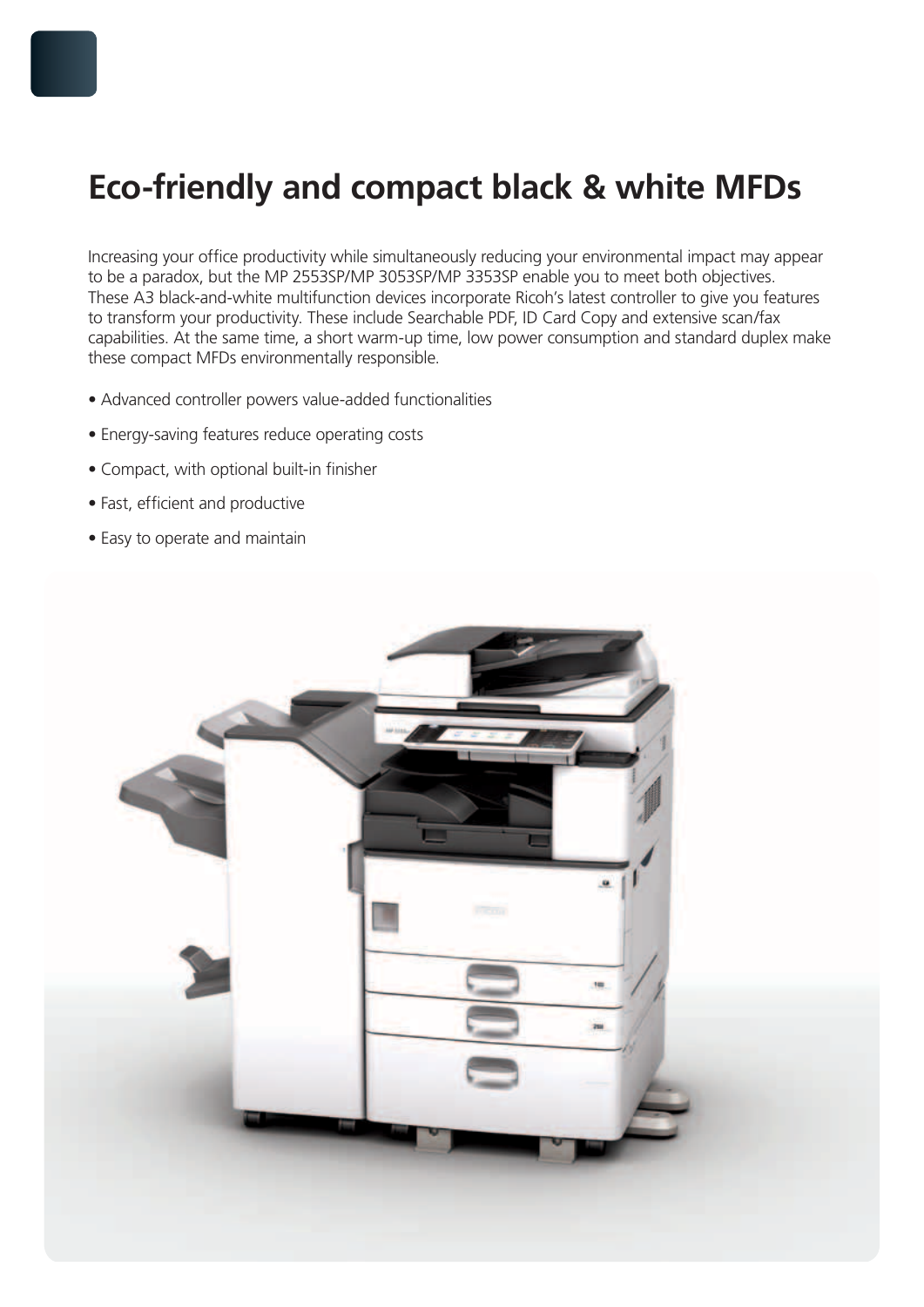# **Multi-function. Multi-benefit**



# **Improved productivity**

Ricoh's advanced GWNX controller powers features that improve productivity. Save time searching for documents with Searchable PDF. Scan in colour and send to email, folder, USB, SMB, FTP, URL and NCP. To fax, choose from Internet Fax, IP-Fax, LAN-Fax, PC-Fax, G3-Fax or remote faxing. Network connectivity is built-in as standard, and @Remote gives you internet-based support for remote management.

# **Green from start to finish**

The Ricoh line-up has been designed with the environment in mind. Paper-saving features include print preview, quota setting, paperless fax and standard duplex. The Eco Friendly Indicator displays usage status in a pop-up screen. Typical Electricity Consumption (TEC) values are extremely low, reducing power consumption and  $CO<sub>2</sub>$ emissions and power costs. In addition, these devices comply with the latest Energy Star and BAM directives.





### **Speedy yet compact**

The MP 2553SP/MP 3053SP/MP 3353SP are up and running in virtually no time at all, thanks to a warm-up time of only 15 seconds and a first copy/print speed of 4.2 seconds. Yet, they are surprisingly compact for such highly functional A3 MFDs. One reason is the optional built-in finisher which maintains the standard footprint whilst providing productive collating and stapling.

### **Remarkably easy to use**

Operating these MFDs is a delight. The large, tiltable LCD screen displays clear, animated menus with buttons that are easy to read and use. The screen can be customised for each user with selectable icons. Routine trouble shooting and maintenance tasks are performed simply via full front access. They print from USB memory stick or SD card, while the HDD has a high memory capacity which saves you time during printing.